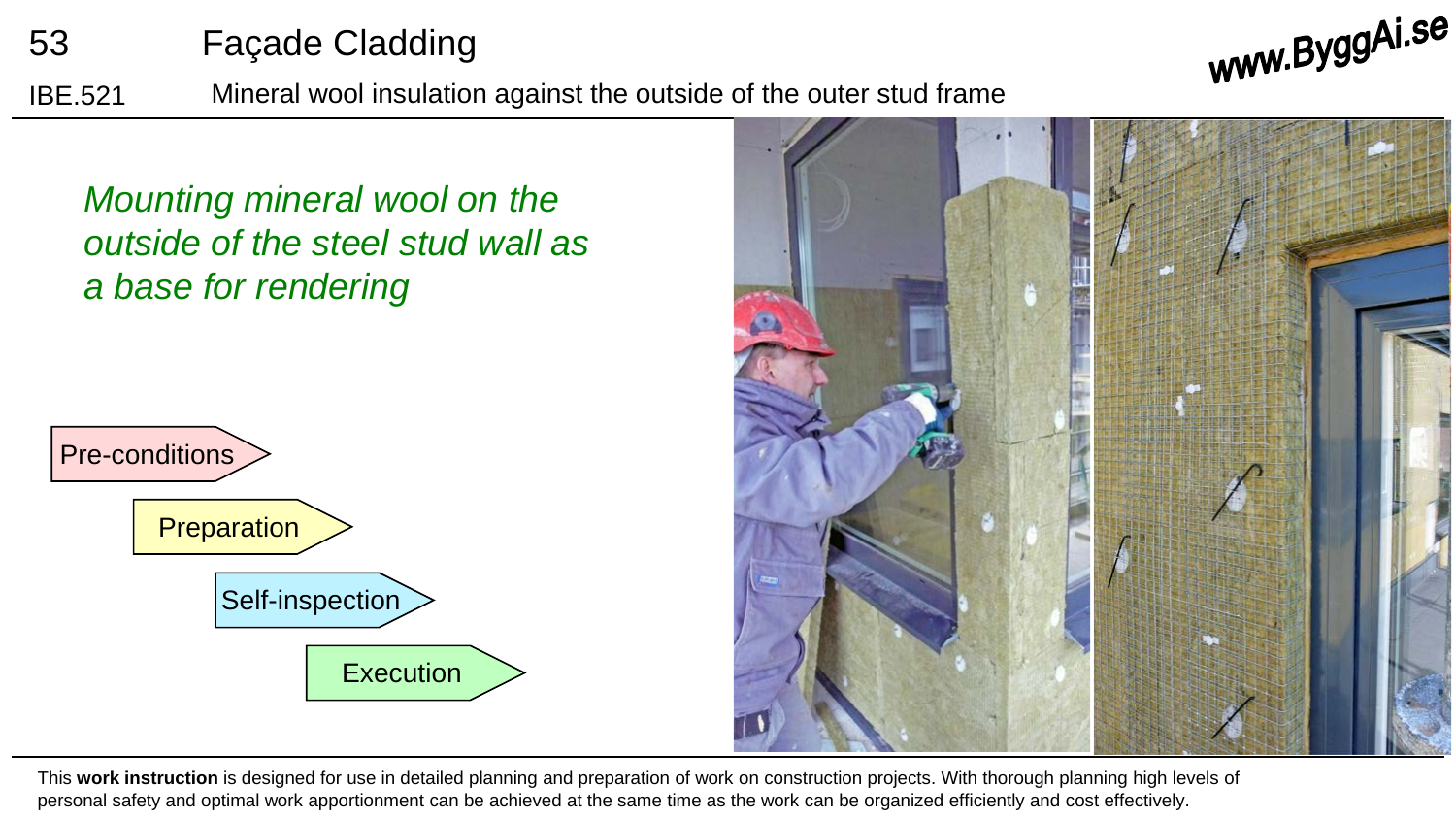# <span id="page-1-0"></span>Safety — Risk assessment

| Work activity & Problem                    | P  | $\mathsf{C}$ | $Risk = P^{\star}C$ | Action                      |
|--------------------------------------------|----|--------------|---------------------|-----------------------------|
| Fall from ladder fall injuries             | 10 | 15           | 150                 | Wider use of steps          |
| Cluttered workplace = Twist/fall- injuries | 10 | 15           | 150                 | Regular tidying             |
| Irritation from fibers/insulation dust     | 3  | 1            | 3                   | Cleaning, face mask, gloves |
|                                            |    |              |                     |                             |

|                   |           | Assessment of probability |                       |           | Assessment of consequences |                           |
|-------------------|-----------|---------------------------|-----------------------|-----------|----------------------------|---------------------------|
| Probability = $P$ | $P = 0.1$ | Very unlikely             | $(<1$ times/10 years) | $C=0.5$   | Trifle                     |                           |
| $Consequence = C$ | $P = 1$   | Unlikelv                  | (1 times/10 years)    | $C=1$     | Tiny                       | (1 - 2 days sick leave)   |
| $Risk = P * C$    | $P = 3$   | Low probability           | (1 times/3 years)     | $C=5$     | Small                      | (3 - 7 days sick leave)   |
|                   | $P = 10$  | Relative probability      | (1 times/year)        | $C = 15$  | Tactile                    | $\cdots$<br>( 8 - 29      |
|                   | $P = 30$  | Probable                  | (1 times/month)       | $C = 70$  | Severe                     | $-$ " $-$ )<br>$(30-299)$ |
|                   |           |                           |                       | $C = 500$ | Very severe                | $ "$ $ )$<br>(>300        |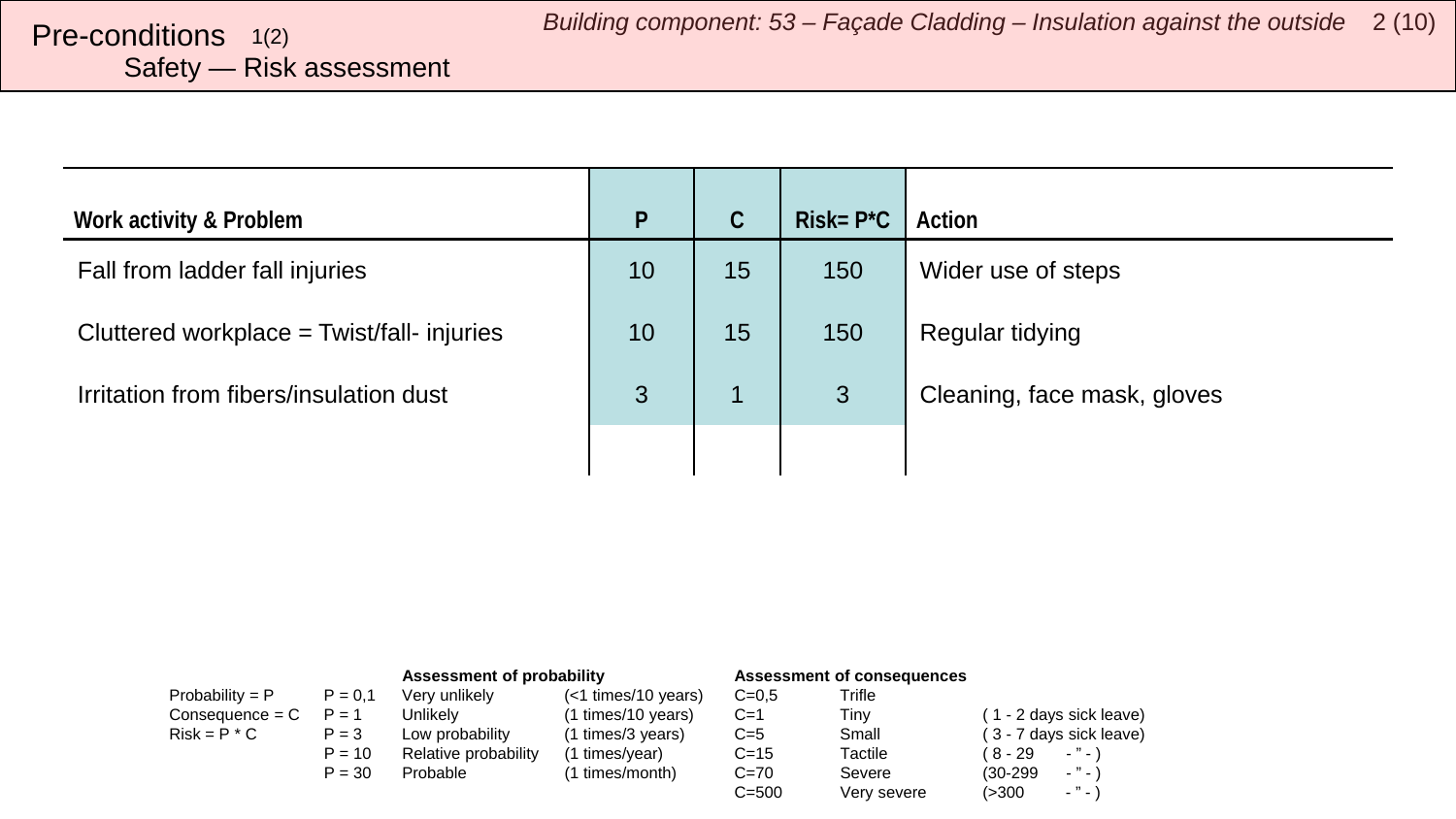Safety — Protective gear

*Text from the Working Environment Authority's brochure Safer Construction Work*

### **Personal Protective Equipment** § **71**

Safety helmet and protective footwear should be used unless this is clearly unnecessary. Other personal protective equipment such as eye protection, hearing protection and gloves should be worn when required.

### **First Aid** § **31**

First aid should be given. Staff who are trained to provide first aid should always

be available. Facilities and first-aid equipment should be marked with signs. There will also be signs with phone numbers, addresses and, if necessary a route

description, for the local emergency services.

Provisions for first aid is also available in AFS 1999:7 "First aid and emergency support".

For mounting mineral wool also see AFS 2004:1

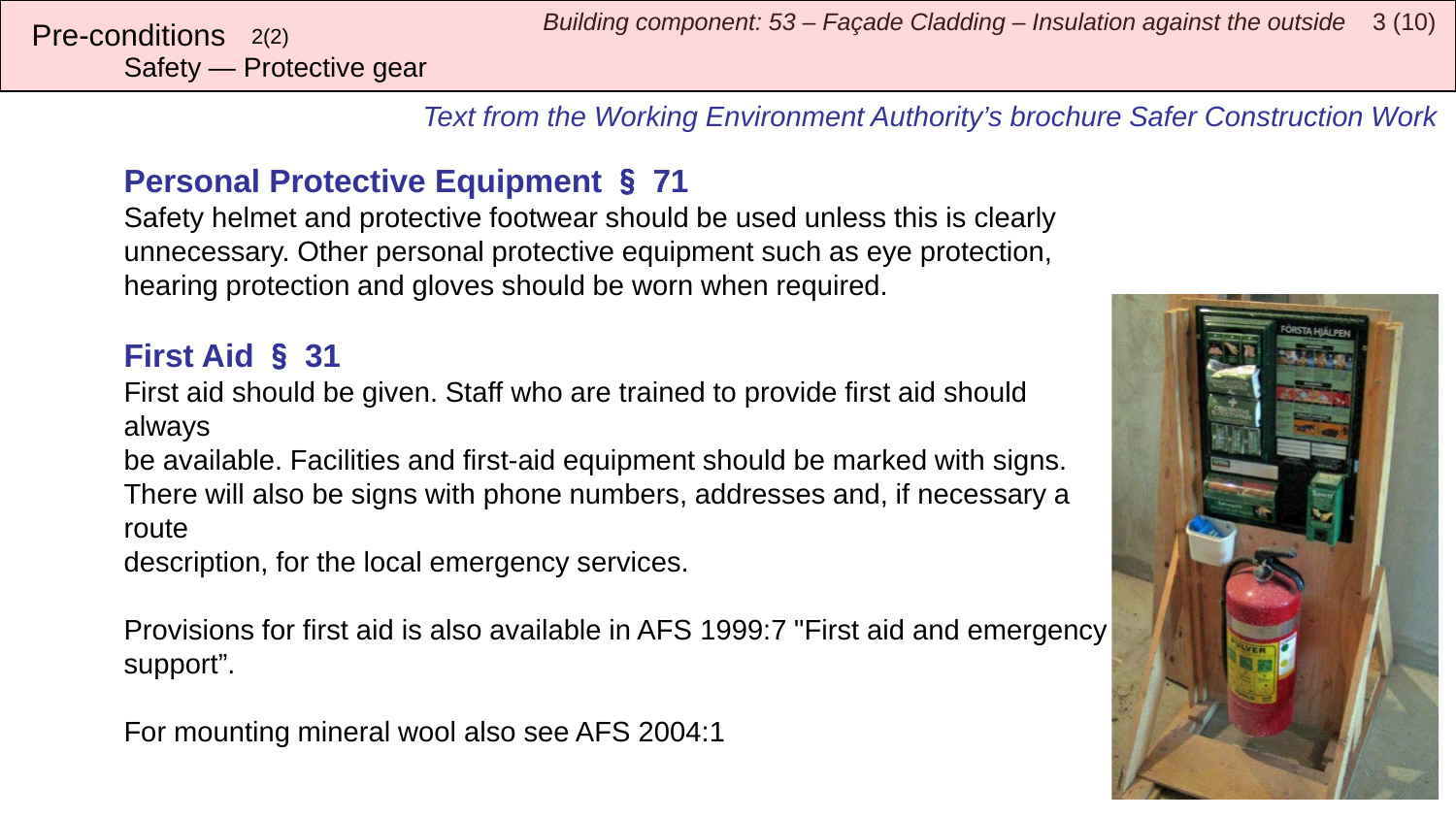#### <span id="page-3-0"></span>Equipment and machinery Preparation 1(2)

#### *Building component: 53 – Façade Cladding – Insulation against the outside* 4 (10)

### **Materials:**

- **D** Mineral wool
- $\Box$  Insulation mounts, for example fiber cement board
- $\Box$  Net fasteners with barbs (for curved steel mesh)

## **Equipment:**

- $\Box$  Sharp, Serrated knife
- **Q** Ruler
- Work table with ruler
- Bin for mineral waste
- Drill

## **Protection:**

- $\Box$  Protective clothing that covers the sensitive skin areas such as the neck and forearms
- **Q** Gloves
- $\Box$  Breathing mask normally adequate with dust filter class P2.

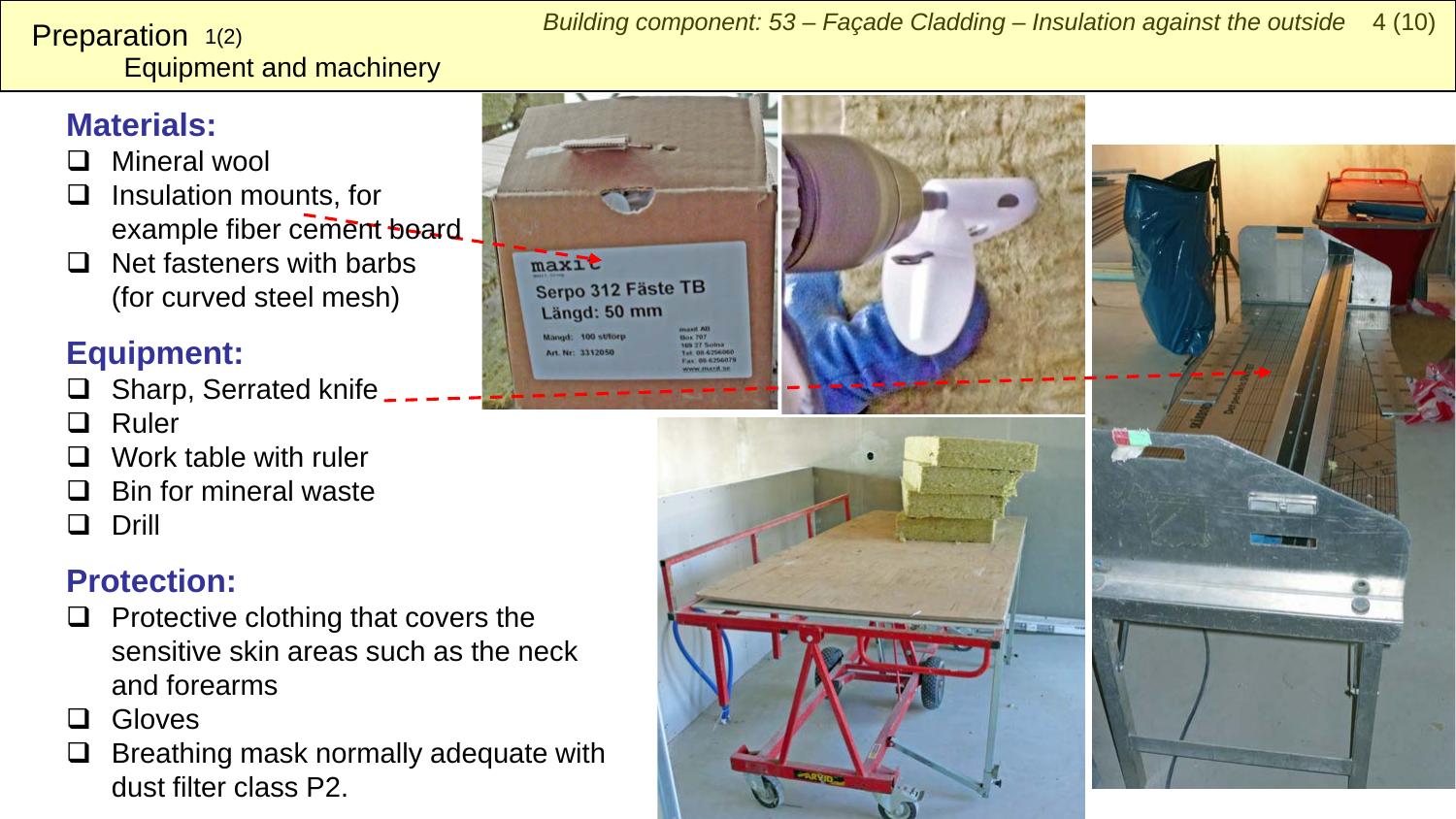Deliveries - logistics Preparation 2(2)

Large deliveries should be allocated per apartment and taken in.



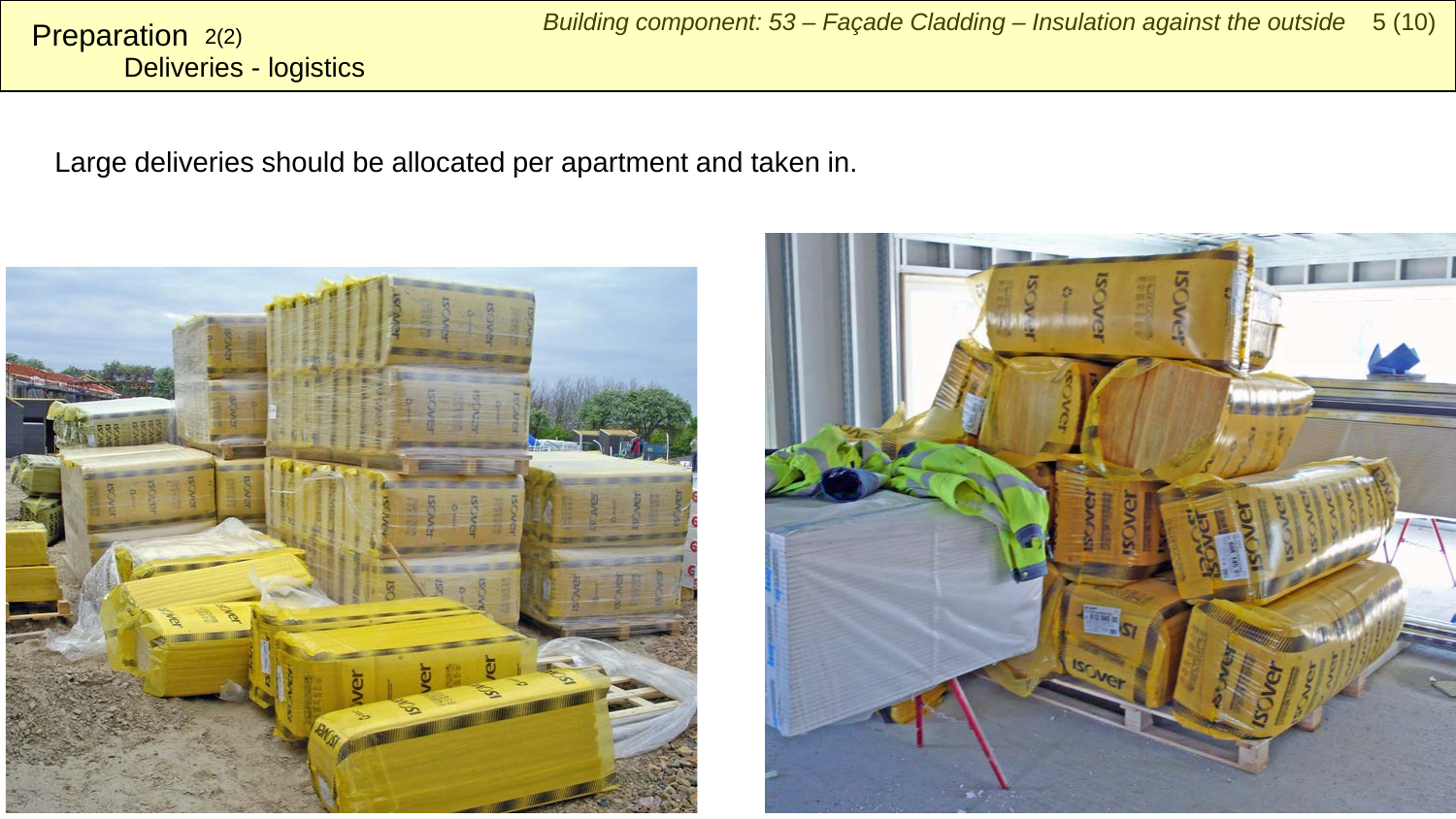*Building component: 53 – Façade Cladding – Insulation against the outside* 6 (10)

#### <span id="page-5-0"></span>Template & instructions Self-inspection 1(2)

| <b>No</b>      | <b>Check</b>                                       | <b>Method or</b><br>equipment | <b>Frequency</b> | <b>Result</b> | <b>Date</b><br><b>Signature</b> | <b>Deviation/Remedy</b><br>Approval/Non-A |
|----------------|----------------------------------------------------|-------------------------------|------------------|---------------|---------------------------------|-------------------------------------------|
| $\mathbf{1}$   | Cast-in fasteners                                  | Ocular                        |                  |               |                                 |                                           |
| $\overline{2}$ | Joint width                                        | Ocular                        |                  |               |                                 |                                           |
| $\mathbf{3}$   | Abutments to windows, corners, etc.                | Ocular                        |                  |               |                                 |                                           |
| $\overline{4}$ | Render suppliers requirements regarding insulation | Ocular                        |                  |               |                                 |                                           |
| $\overline{5}$ |                                                    |                               |                  |               |                                 |                                           |
| 6              |                                                    |                               |                  |               |                                 |                                           |
| $\overline{7}$ |                                                    |                               |                  |               |                                 |                                           |
| 8              |                                                    |                               |                  |               |                                 |                                           |
| 9              |                                                    |                               |                  |               |                                 |                                           |
| 10             |                                                    |                               |                  |               |                                 |                                           |
| 11             |                                                    |                               |                  |               |                                 |                                           |
|                |                                                    |                               |                  |               |                                 |                                           |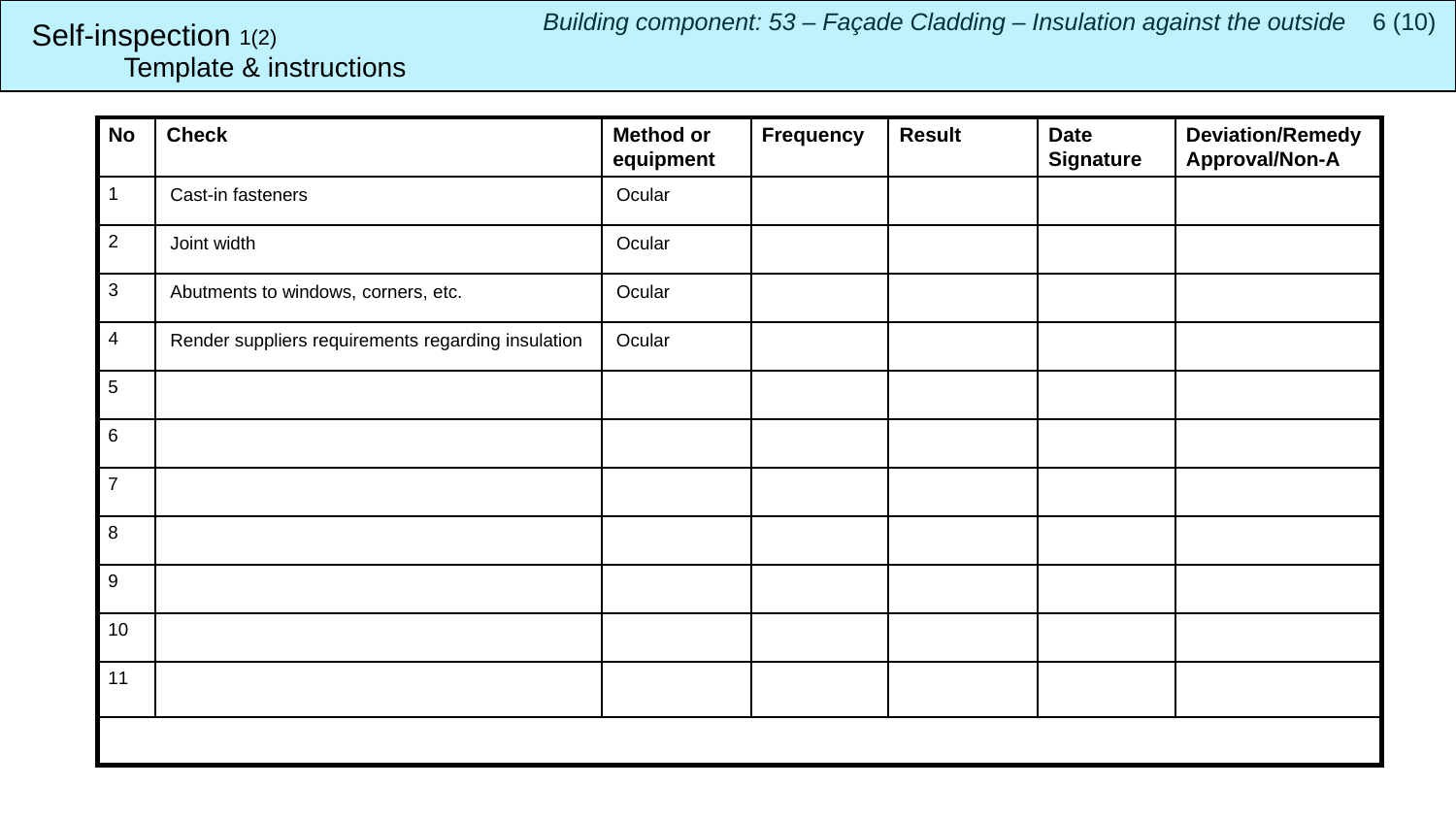## **Quality criteria for the project and the product**

- Study Drawings, Specifications and Inspection planning
- Think through the alternative **methods of production** and handling of materials, tools etc. that can meet the requirements



## *Pay particular attention to*

- Deploy the insulation products in accordance with manufacturer's instructions
- Seal the penetrations and connections secure wind board function
- Use a straight edge or cutting table when cutting insulation products
- Joints parallel to the joists shall be minimal in number
- Rendering company's requirements concerning base = insulation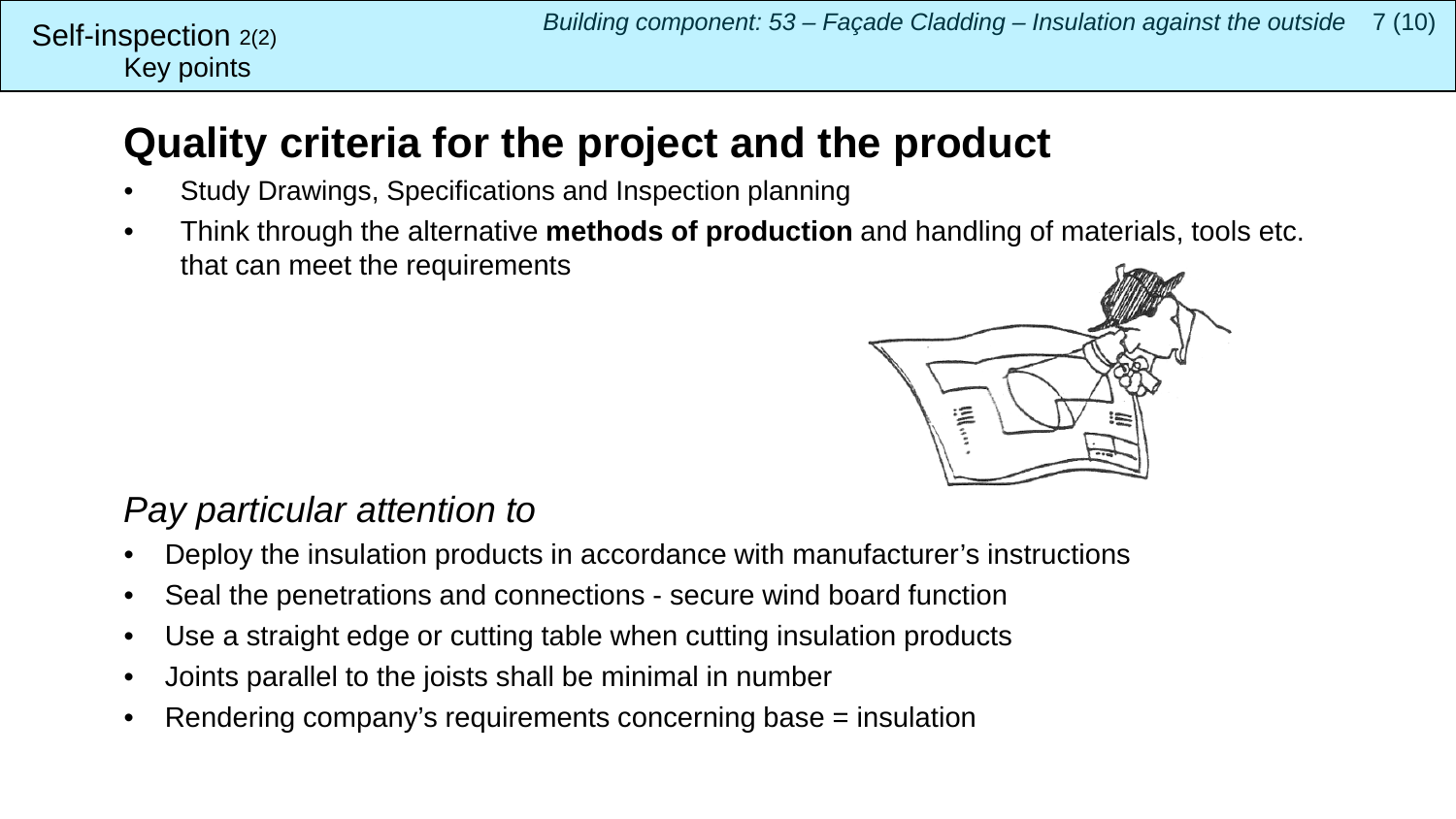<span id="page-7-0"></span>Work activity 1(3)



Accurate measuring up, Saw / cut for precise fit - why not a table to work on ...

The insulation is installed through a fastening mount being firmly drilled into the base.

Finished insulation!

Note loop! -



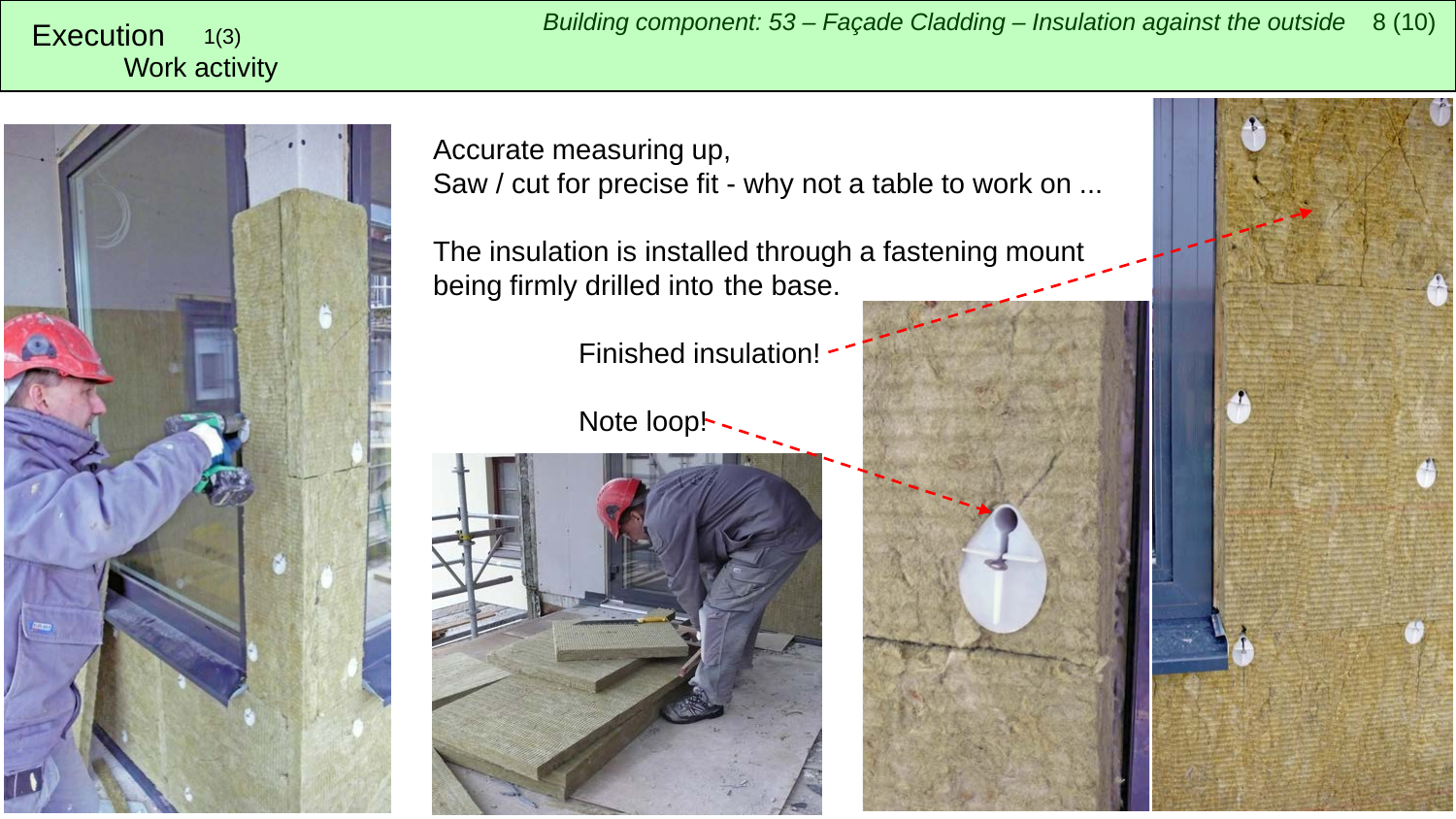# Work activity

*Building component: 53 – Façade Cladding – Insulation against the outside* <sup>9</sup> (10) Execution 2(3)

Welded wire mesh is attached with "hairpins" threaded through the mounting devices fixing eyes.

Through the net plastic hooks with barbs are pressed in to the base.